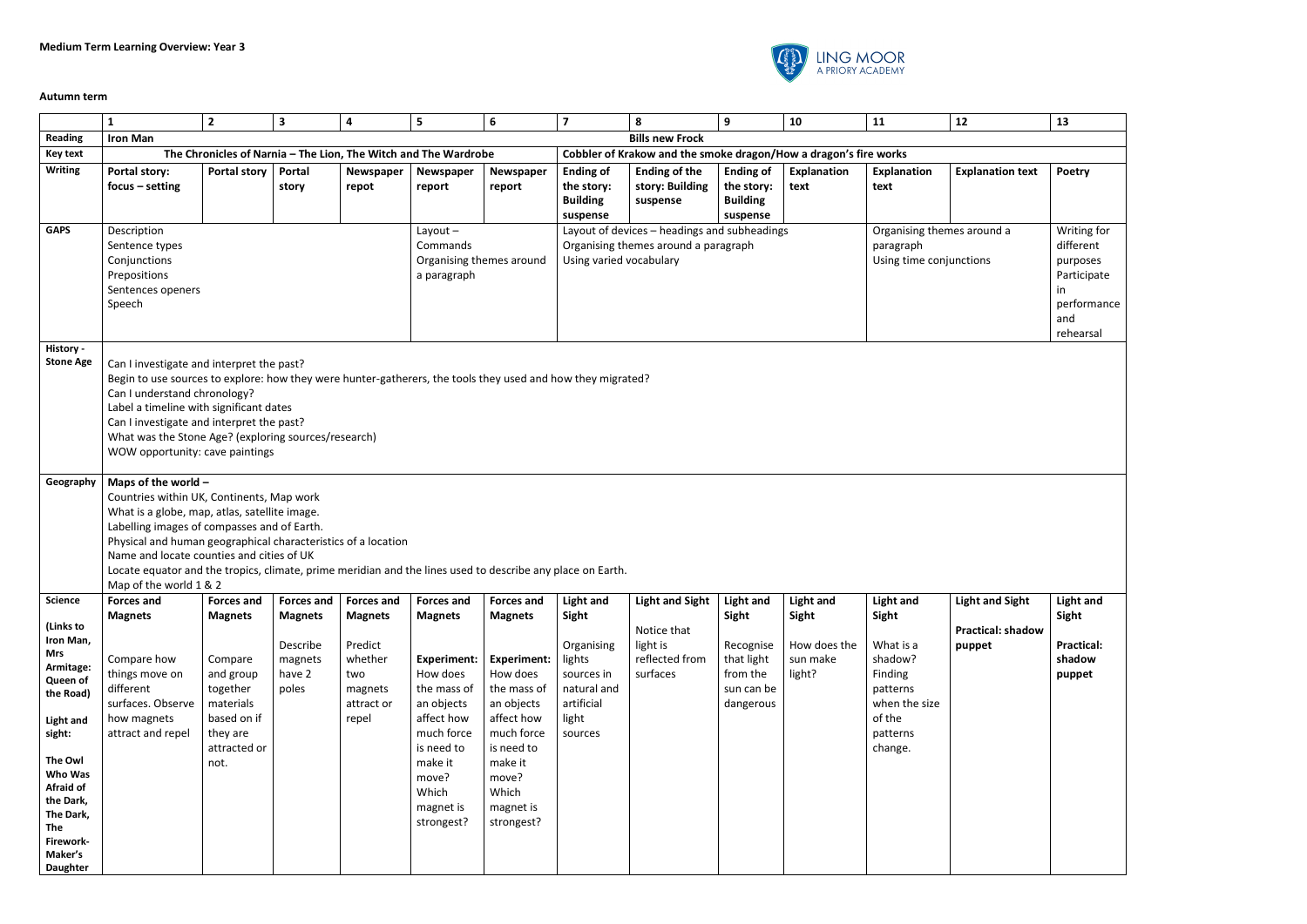| Outdoor                                 | Forces                                                                                                                                                                                                                                                                                                                                                                                                                                        |                                                                                                                |                                                                                                           |                                                                                      |                                                                                                  |                                                                                                                | Den building                                                                         |                                                                                                                                                                                                                                                       |                                                                           |                                                                                                |                                                                                                 |                                                                                   |                               |                                                                     |
|-----------------------------------------|-----------------------------------------------------------------------------------------------------------------------------------------------------------------------------------------------------------------------------------------------------------------------------------------------------------------------------------------------------------------------------------------------------------------------------------------------|----------------------------------------------------------------------------------------------------------------|-----------------------------------------------------------------------------------------------------------|--------------------------------------------------------------------------------------|--------------------------------------------------------------------------------------------------|----------------------------------------------------------------------------------------------------------------|--------------------------------------------------------------------------------------|-------------------------------------------------------------------------------------------------------------------------------------------------------------------------------------------------------------------------------------------------------|---------------------------------------------------------------------------|------------------------------------------------------------------------------------------------|-------------------------------------------------------------------------------------------------|-----------------------------------------------------------------------------------|-------------------------------|---------------------------------------------------------------------|
| Learning                                | How things move on different surfaces including surfaces outside                                                                                                                                                                                                                                                                                                                                                                              |                                                                                                                |                                                                                                           |                                                                                      |                                                                                                  |                                                                                                                | Tying knots, using flint to make a spark, cooking outdoors on an open fire           |                                                                                                                                                                                                                                                       |                                                                           |                                                                                                |                                                                                                 |                                                                                   |                               |                                                                     |
| <b>RE</b><br>'God and<br>being<br>good' | God - Hinduism                                                                                                                                                                                                                                                                                                                                                                                                                                |                                                                                                                |                                                                                                           |                                                                                      |                                                                                                  |                                                                                                                | God - Islam                                                                          |                                                                                                                                                                                                                                                       |                                                                           |                                                                                                |                                                                                                 |                                                                                   |                               |                                                                     |
|                                         | Can I develop<br>an<br>understanding<br>of RE?                                                                                                                                                                                                                                                                                                                                                                                                | Do I<br>understand<br>key beliefs:<br><b>Ultimate</b><br>reality?                                              | Do I<br>understand<br>key beliefs:<br>Human<br>beings?                                                    | Do I<br>understand<br>key beliefs:<br>Dharma?                                        | Can I<br>understand<br>symbols in<br>Hinduism?                                                   | Can I<br>summarise<br>Hinduism?                                                                                | Can I reflect on Islam key<br>beliefs?                                               |                                                                                                                                                                                                                                                       | Can I understand<br>what an Iman and<br>ibadha is: Shahadah<br>and Salah? | Can I<br>Zakat?                                                                                | understand<br>what an Iman<br>and ibadha is:                                                    | <b>Can I understand</b><br>what an Iman<br>and ibadha is:<br>sawm and<br>Ramadan? |                               | Can I understand<br>what an Iman<br>and ibadha is:<br>hajj?         |
| <b>PSHE</b>                             | Pupils learn about:<br>. The definition of a drug and that drugs (including medicines) can be harmful to people.<br>. About the effects and risks of smoking and second-hand smoke.<br>• About the free help available for people to remain smoke free or stop smoking<br>Asthma Lesson<br>That medicines can be used to manage and treat medical conditions such as asthma and<br>that it is important to follow instructions for their use. |                                                                                                                |                                                                                                           | Tobacco is a drug                                                                    |                                                                                                  |                                                                                                                |                                                                                      | Bullying - see it, say it, stop it<br>Pupils learn about:<br>· To recognise bullying and how it can make people feel.<br>About different types of bullying and how to respond to incidents of bullying.<br>About what to do if they witness bullying. |                                                                           |                                                                                                |                                                                                                 |                                                                                   |                               |                                                                     |
| Computing                               | <b>Computing</b><br><b>Systems and</b><br><b>Networks:</b><br>How a digital<br>device works?                                                                                                                                                                                                                                                                                                                                                  | <b>Computing</b><br><b>Systems</b><br>and<br><b>Networks:</b><br>What parts<br>make up a<br>digital<br>device? | <b>Computing</b><br><b>Systems</b><br>and<br><b>Networks:</b><br>How do<br>digital<br>devices<br>help us? | <b>Computing</b><br><b>Systems and</b><br><b>Networks:</b><br>How am I<br>connected? | <b>Computing</b><br><b>Systems and</b><br><b>Networks:</b><br>How are<br>computers<br>connected? | <b>Computing</b><br><b>Systems and</b><br><b>Networks:</b><br>What does<br>our school<br>network<br>look like? | Programming-<br>Sequence in<br><b>Music</b><br>Introduction to<br>Scratch            | Programming<br>- Sequence in<br><b>Music</b><br>Programming<br>Sprites                                                                                                                                                                                | Programming<br>- Sequence in<br><b>Music</b><br>Sequences                 | <b>Music</b><br>Ordering<br>Commands                                                           | Programming<br>- Sequence in                                                                    | Programming -<br>Sequence in<br><b>Music</b><br>Looking Good                      |                               | Programming-<br><b>Sequence in Music</b><br>Making an<br>instrument |
| Art                                     | <b>Animals (lions)</b><br>• Albrecht Duer<br>George Stubbs<br>Rosa Bonheur<br>Megan Coyle<br>$\bullet$<br>Drawing 1<br>• Use different hardnesses of pencils to show line, tone and texture.<br>• Sketch lightly (no need to use a rubber to correct mistakes).                                                                                                                                                                               |                                                                                                                | Annotate sketches to explain and elaborate ideas.                                                         |                                                                                      |                                                                                                  |                                                                                                                |                                                                                      |                                                                                                                                                                                                                                                       |                                                                           |                                                                                                |                                                                                                 |                                                                                   |                               |                                                                     |
| <b>DT</b>                               |                                                                                                                                                                                                                                                                                                                                                                                                                                               |                                                                                                                |                                                                                                           |                                                                                      |                                                                                                  |                                                                                                                | Construction<br>Identify<br>designers and<br>improving<br>upon existing<br>products. | <b>Construction</b><br>Choose<br>suitable<br>techniques<br>to construct<br>products or<br>repair items.<br>Strengthen<br>materials<br>using<br>suitable<br>techniques.                                                                                | Construction<br>Design with<br>a purpose<br>and<br>evaluate.              | <b>Mechanics</b><br>Identify<br>designers<br>and<br>improving<br>upon<br>existing<br>products. | <b>Mechanics</b><br>Use scientific<br>transference of<br>approrpaite<br>winding<br>mechanisms). | knowledge of the<br>forces to choose<br>mechanisms for a<br>product (levers or    | <b>Mechanics</b><br>evaluate. | Design make and<br>Make products by<br>working efficiently.         |
| <b>Music</b>                            |                                                                                                                                                                                                                                                                                                                                                                                                                                               |                                                                                                                |                                                                                                           |                                                                                      |                                                                                                  |                                                                                                                | Ukulele                                                                              |                                                                                                                                                                                                                                                       |                                                                           |                                                                                                |                                                                                                 |                                                                                   |                               |                                                                     |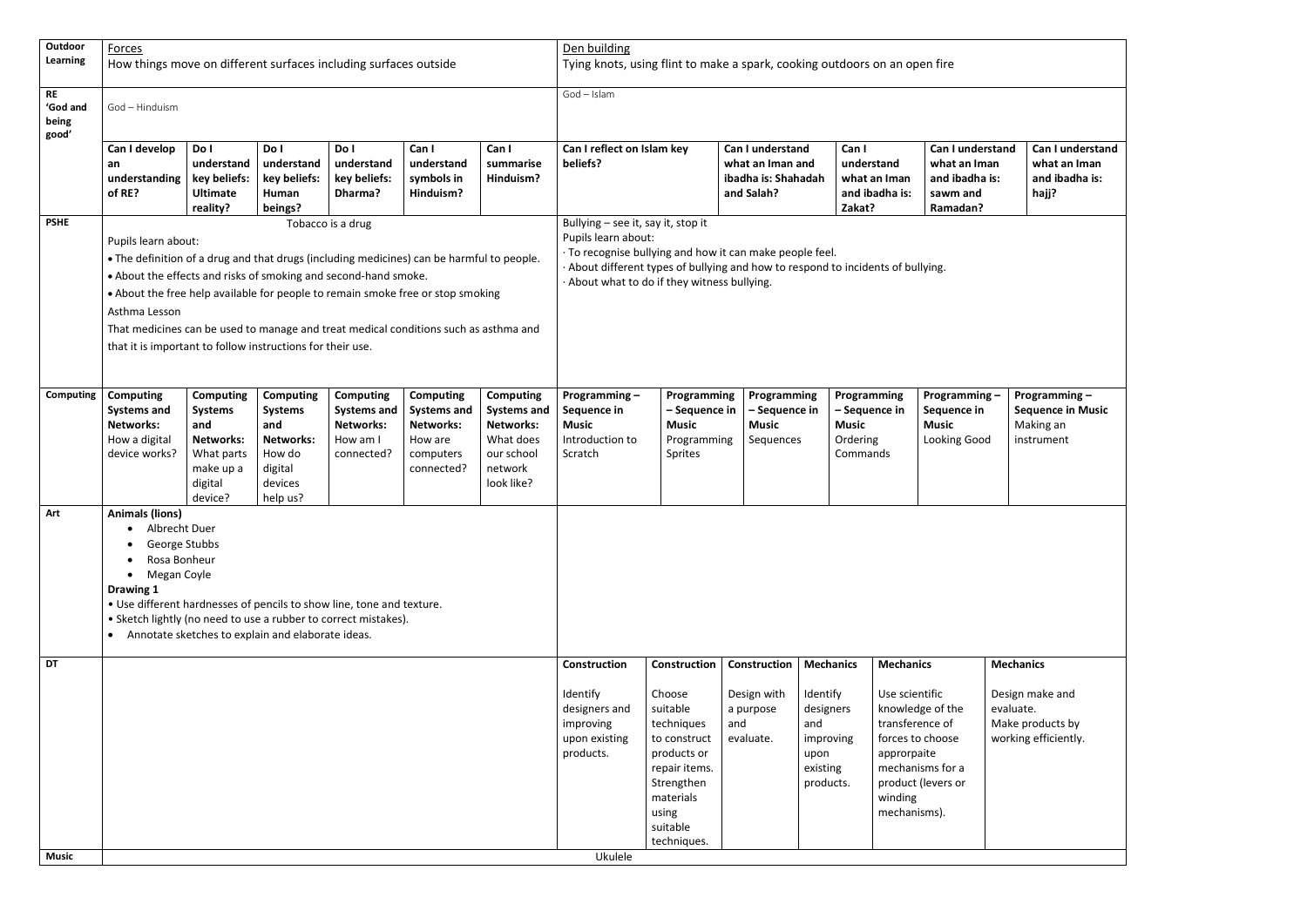| <b>MFL</b> | <b>Greetings and</b><br><b>French Culture</b> | Classroom<br>instructions | Animals<br>vocabulary | Animals<br>  vocabularv | <b>Numbers</b><br>and Plurals | <b>Numbers</b><br>and Plurals | <b>Connectives</b><br>and Simple<br><b>Sentences</b> | <b>Connectives</b><br>and Simple<br><b>Sentences</b> | Gender    | and<br>Storytelling | and<br><b>Storytelling</b> | Memorisation   Memorisation   Saying my name | Christmas |
|------------|-----------------------------------------------|---------------------------|-----------------------|-------------------------|-------------------------------|-------------------------------|------------------------------------------------------|------------------------------------------------------|-----------|---------------------|----------------------------|----------------------------------------------|-----------|
| PE         | Hockey                                        | Hockey                    | Hockey                | Hockey                  | Hockey                        | Hockey                        | Tag Rugby                                            | Tag Rugby                                            | Tag Rugby | Tag Rugby           | Tag Rugby                  | Tag Rugby                                    | Tag Rugby |

\*Maths and Phonics are not included in this document as the schemes of work specifically dictate the progression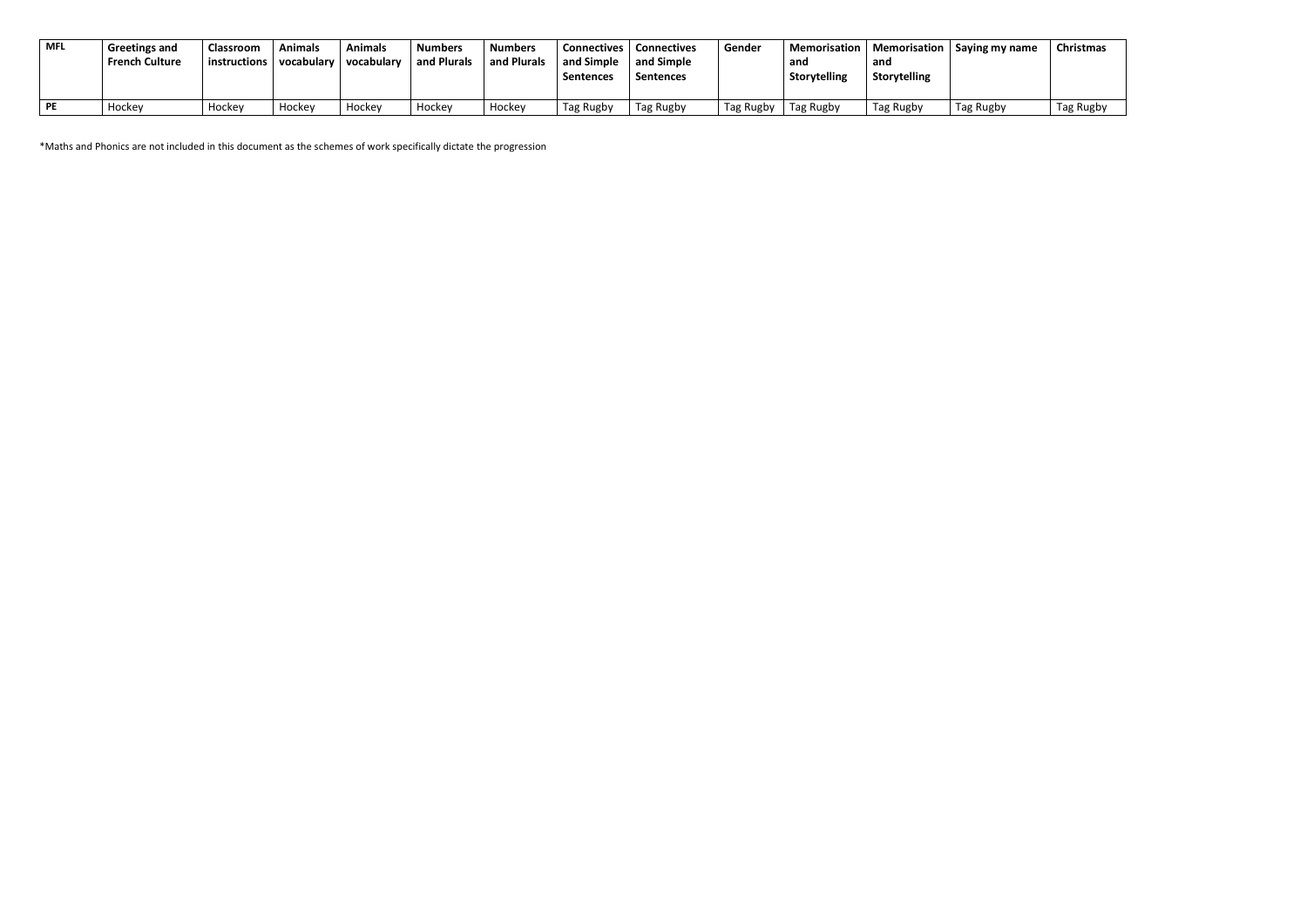## **Spring term**

| $\overline{12}$       | 13 |
|-----------------------|----|
|                       |    |
|                       |    |
| ow to paint a magical |    |
|                       |    |
|                       |    |
|                       |    |
|                       |    |
|                       |    |
| d a theme             |    |
| vices: headings and   |    |
| time and cause        |    |
|                       |    |
|                       |    |
|                       |    |
|                       |    |
|                       |    |
|                       |    |
|                       |    |
|                       |    |
|                       |    |
|                       |    |
|                       |    |
|                       |    |
|                       |    |
|                       |    |
|                       |    |
|                       |    |
|                       |    |
|                       |    |
|                       |    |
|                       |    |
|                       |    |
|                       |    |
|                       |    |
|                       |    |
|                       |    |
|                       |    |
|                       |    |
|                       |    |
|                       |    |
|                       |    |
|                       |    |
|                       |    |
|                       |    |
|                       |    |
|                       |    |
|                       |    |

|                                                                                                                                                                                                | $\mathbf{1}$                                                                                                                           | $\overline{2}$                                                                                                                                            | $\overline{\mathbf{3}}$                                                                                                                                                                    | $\overline{\mathbf{4}}$                                                                                                                                | 5                                                                                                       | 6                                                                                                         | $\overline{7}$                                                                                                                                      | 8                                                                   | 9                                                                                          | 10                                                           | 11                                   | 12                                                                                            |  |
|------------------------------------------------------------------------------------------------------------------------------------------------------------------------------------------------|----------------------------------------------------------------------------------------------------------------------------------------|-----------------------------------------------------------------------------------------------------------------------------------------------------------|--------------------------------------------------------------------------------------------------------------------------------------------------------------------------------------------|--------------------------------------------------------------------------------------------------------------------------------------------------------|---------------------------------------------------------------------------------------------------------|-----------------------------------------------------------------------------------------------------------|-----------------------------------------------------------------------------------------------------------------------------------------------------|---------------------------------------------------------------------|--------------------------------------------------------------------------------------------|--------------------------------------------------------------|--------------------------------------|-----------------------------------------------------------------------------------------------|--|
| <b>Reading</b>                                                                                                                                                                                 |                                                                                                                                        |                                                                                                                                                           |                                                                                                                                                                                            |                                                                                                                                                        |                                                                                                         |                                                                                                           | Non-fiction Focus: Ancient Egypt, Under the Sea, Creation stories from around the world & a range of poetry                                         |                                                                     |                                                                                            |                                                              |                                      |                                                                                               |  |
| <b>Writing</b>                                                                                                                                                                                 | Hansel<br>and Gretel<br><b>Narrative:</b><br><b>Dialogic</b>                                                                           | Hansel and<br>Gretel $-$<br><b>Narrative:</b><br><b>Dialogic</b>                                                                                          | Hansel<br>and Gretel<br>Narrative:<br><b>Dialogic</b>                                                                                                                                      | <b>Explanation:</b><br>How to build a<br>gingerbread<br>house                                                                                          | <b>Explanation:</b><br>How to<br>build a<br>gingerbread<br>house                                        | <b>Explanation:</b><br>How to<br>build a<br>gingerbread<br>house                                          | <b>Description:</b><br><b>Magic Brush</b>                                                                                                           | <b>Description:</b><br><b>Magic</b><br><b>Brush</b>                 | <b>Description:</b><br><b>Magic</b><br><b>Brush</b>                                        | Instruction:<br><b>How to</b><br>paint a<br>magical<br>storm | storm                                | Instruction: How to paint a magical                                                           |  |
| <b>GAPS</b>                                                                                                                                                                                    | possession accurately.                                                                                                                 | Using the possessive and plural<br>Increase a range of sentence structure<br>Create settings, characters and plot.<br>Using and punctuating direct speech |                                                                                                                                                                                            | Organising paragraphs around a theme<br>Use simple organisational devices: headings<br>and sub-headings.<br>Use conjunctions to express time and cause |                                                                                                         |                                                                                                           | Increase a range of sentence structure<br>Create settings, characters and plot.<br>Choosing nouns or pronouns appropriately to<br>avoid repetition. |                                                                     |                                                                                            | sub-headings.                                                | Organising paragraphs around a theme | Use simple organisational devices: headings and<br>Use conjunctions to express time and cause |  |
| <b>History</b>                                                                                                                                                                                 | Can I<br>investigate<br>and<br>interpret<br>the past?<br>Ancient<br>$E$ gypt $-$<br>Where?<br>Why were<br>they so<br>influential?      | Can I<br>understand<br>chronology?<br>Ancient<br>$Egypt -$<br>How do the<br>ancient<br>Egyptians fit<br>within the<br>timeline?                           | Can I<br>investigate<br>and<br>interpret<br>the past?<br>Ancient<br>$E$ gypt $-$<br>Looking at<br>clues from<br>the past<br>which tell<br>us about<br>them.<br>Past vs<br>present<br>Egypt | Can I build an<br>overview of<br>world history?<br>Ancient Egypt-<br>Achievements-<br>pyramids that<br>they built.                                     | Can I build<br>an overview<br>of world<br>history?<br>Ancient<br>$E$ gypt $-$<br>beliefs and<br>burials | Can I build<br>an overview<br>of world<br>history?<br>Who<br>reigned<br>during this<br>period of<br>time? | Can I build an<br>overview of world<br>history?<br>How has this<br>changed to now?                                                                  |                                                                     |                                                                                            |                                                              |                                      |                                                                                               |  |
| Geography                                                                                                                                                                                      | <b>Water Cycle:</b>                                                                                                                    | Where does the water cycle take place?<br>Illustrate and describe the five steps of water cycle.                                                          |                                                                                                                                                                                            | Compare and contrast the physical process of the water cycle.                                                                                          |                                                                                                         |                                                                                                           | <b>Rivers and mountains:</b><br>What is a river / mountain?<br>How are they formed?<br>Identifying key rivers and mountains.                        |                                                                     |                                                                                            |                                                              |                                      |                                                                                               |  |
|                                                                                                                                                                                                |                                                                                                                                        |                                                                                                                                                           |                                                                                                                                                                                            |                                                                                                                                                        |                                                                                                         |                                                                                                           |                                                                                                                                                     |                                                                     |                                                                                            |                                                              |                                      |                                                                                               |  |
| <b>Science</b><br><b>Rocks and</b><br>Soils:<br><b>The Pebble</b><br>in My<br>Pocket,<br>Stone Girl,<br><b>Bone Girl,</b><br><b>The Street</b><br><b>Beneath My</b><br>Feet<br><b>Fossils:</b> | <b>Rocks and</b><br>Soils:<br>Compare<br>and group<br>together<br>different<br>kinds of<br>rocks<br>based on<br>physical<br>properties | <b>Rocks and</b><br>Soils:<br>Recognise<br>that soils<br>are made<br>from<br>organic<br>matter<br>(layers of<br>soil<br>practical)                        | <b>Rocks and</b><br>Soils:<br>How soils<br>and rock<br>change<br>over time?                                                                                                                | <b>Rocks and Soils:</b><br><b>Flooding</b><br>Which soil<br>absorbs the<br>most water?<br>(adding<br>different<br>amounts of<br>sand)                  |                                                                                                         |                                                                                                           | <b>Fossils:</b><br>What are fossils?<br>How are they<br>formed? (dual<br>coding)                                                                    | <b>Fossils:</b><br>Identifying<br>different<br>types of<br>fossils? | <b>Fossils:</b><br>Why do<br>fossils help<br>us find out<br>about<br>historical<br>events? |                                                              |                                      |                                                                                               |  |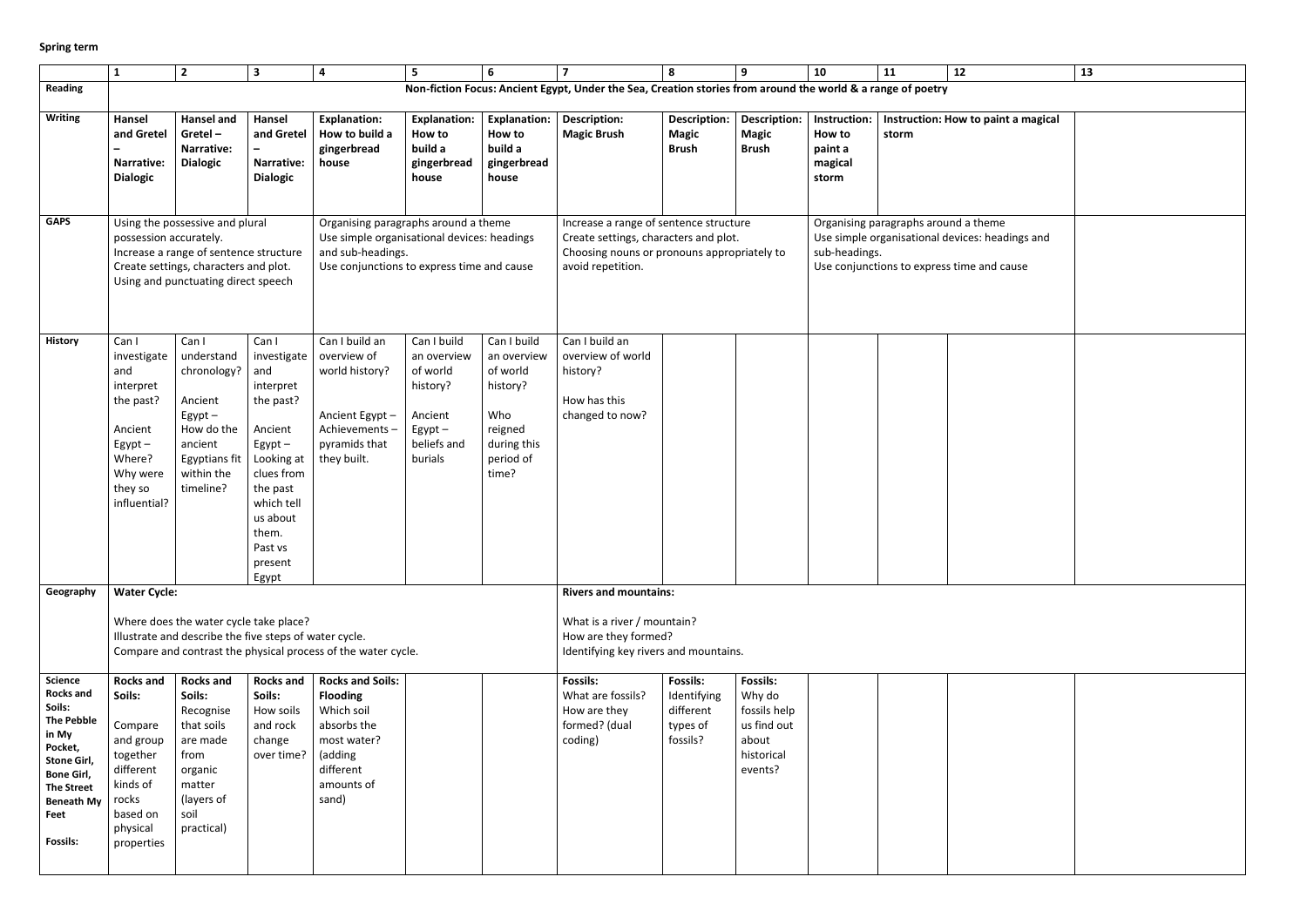|         | Can I understand what<br><b>Holy Communion is?</b> |         | Can I summarise<br>Christianity? |  |
|---------|----------------------------------------------------|---------|----------------------------------|--|
|         |                                                    |         |                                  |  |
|         |                                                    |         |                                  |  |
|         |                                                    |         |                                  |  |
|         |                                                    |         |                                  |  |
|         |                                                    |         |                                  |  |
|         | Databases-                                         |         | Databases-                       |  |
| I       | Using a branching                                  |         | Presenting                       |  |
| atabase | database                                           |         | information                      |  |
|         |                                                    |         |                                  |  |
|         |                                                    |         |                                  |  |
|         |                                                    |         |                                  |  |
|         |                                                    |         |                                  |  |
|         |                                                    |         |                                  |  |
|         |                                                    |         |                                  |  |
|         |                                                    |         |                                  |  |
|         |                                                    |         |                                  |  |
|         |                                                    |         |                                  |  |
|         |                                                    |         |                                  |  |
|         |                                                    |         |                                  |  |
|         |                                                    |         |                                  |  |
|         |                                                    |         |                                  |  |
|         |                                                    |         |                                  |  |
|         |                                                    |         |                                  |  |
| ele     |                                                    | Ukulele |                                  |  |
| er      |                                                    |         |                                  |  |
|         |                                                    |         |                                  |  |
|         |                                                    |         |                                  |  |
| et)     |                                                    |         |                                  |  |

| <b>RE</b>        | <b>God - Christianity</b><br>beliefs about God?                                                | Do I understand Christian                                                                                                         |                                                                                       | Can I understand Trinity?                                                                             | Can I understand Trinity?                                                               |                                                                                                                                                                                                                                                                                                                                                              | Can I understand Trinity?                                                                                                                                                                                             |                             | Can I understand Trinity? |                                                | <b>Can I understand Trinity?</b> |                                                   | Can I understand what<br><b>Holy Communion is?</b> |
|------------------|------------------------------------------------------------------------------------------------|-----------------------------------------------------------------------------------------------------------------------------------|---------------------------------------------------------------------------------------|-------------------------------------------------------------------------------------------------------|-----------------------------------------------------------------------------------------|--------------------------------------------------------------------------------------------------------------------------------------------------------------------------------------------------------------------------------------------------------------------------------------------------------------------------------------------------------------|-----------------------------------------------------------------------------------------------------------------------------------------------------------------------------------------------------------------------|-----------------------------|---------------------------|------------------------------------------------|----------------------------------|---------------------------------------------------|----------------------------------------------------|
| <b>PSHE</b>      | Pupils learn about:                                                                            | • About dealing with put downs<br>• About positive ways to deal with set backs.                                                   |                                                                                       | <b>Strengths and Challenges</b><br>• About celebrating achievements and setting personal goals.       |                                                                                         |                                                                                                                                                                                                                                                                                                                                                              | <b>Celebrating Difference</b><br>Pupils learn about:<br>. About valuing the similarities and differences between themselves and others.<br>• What is meant by community.<br>. Pupils learn about belonging to groups. |                             |                           |                                                |                                  |                                                   |                                                    |
| <b>Computing</b> | <b>Creating</b><br>Media-<br><b>Desktop</b><br>Publishing<br>Words and<br>pictures             | <b>Creating</b><br>Media $-$<br><b>Desktop</b><br><b>Publishing</b><br>Can you edit<br>it?                                        | <b>Creating</b><br>Media-<br><b>Desktop</b><br><b>Publishing</b><br>Great<br>template | <b>Creating</b><br>Media -<br><b>Desktop</b><br><b>Publishing</b><br>Adding<br>content                | <b>Creating</b><br>Media $-$<br><b>Desktop</b><br><b>Publishing</b><br>Laying it<br>out | <b>Creating</b><br>Media-<br><b>Desktop</b><br><b>Publishing</b><br><b>Using</b><br>desktop<br>publishing                                                                                                                                                                                                                                                    | Databases-<br>Yes or No questions                                                                                                                                                                                     | Databases-<br>Making groups |                           | Databases-<br>Creating a branching<br>database |                                  | Databases-<br>Structuring a<br>branching database | Databases-<br>Using a branching<br>database        |
| Art              |                                                                                                |                                                                                                                                   |                                                                                       |                                                                                                       |                                                                                         | <b>Figures</b><br>• Alberto Giacometti (various figures)<br>Sculpture<br>Create and combine shapes to create<br>recognisable forms (e.g. shapes made from<br>nets or solid materials).<br>• Include texture that conveys feelings,<br>expression or movement.<br>• Use clay and other mouldable materials.<br>• Add materials to provide interesting detail. |                                                                                                                                                                                                                       |                             |                           |                                                |                                  |                                                   |                                                    |
| DT               | <b>Materials</b><br>Identify<br>designers<br>and<br>improving<br>upon<br>existing<br>products. | <b>Materials</b><br>Cut materials<br>and selecting<br>appropriate<br>tools.<br>Exploring<br>cutting and<br>joining<br>techniques. | <b>Materials</b><br>Design<br>make and<br>evaluate.                                   | Cooking<br>Beginning to<br>disassemble<br>existing<br>products and<br>understanding<br>product value. | Cooking<br>Preparing<br>ingredients<br>hygienically<br>using<br>appropriate<br>tools.   | Cooking<br>Design,<br>make and<br>evaluate<br>product.                                                                                                                                                                                                                                                                                                       |                                                                                                                                                                                                                       |                             |                           |                                                |                                  |                                                   |                                                    |
| <b>Music</b>     | Ukulele                                                                                        | Ukulele                                                                                                                           | Ukulele                                                                               | Ukulele                                                                                               | Ukulele                                                                                 | Ukulele                                                                                                                                                                                                                                                                                                                                                      | Ukulele                                                                                                                                                                                                               | Ukulele                     | Ukulele                   | Ukulele                                        | Ukulele                          | Ukulele                                           | Ukulele                                            |
| <b>MFL</b>       | French<br>names                                                                                | French<br>names                                                                                                                   | <b>Colours</b>                                                                        | opinions                                                                                              | Word order<br>of adjectives                                                             | A<br>traditional<br>story: the<br><b>Enormous</b><br><b>Turnip</b>                                                                                                                                                                                                                                                                                           | Numbers 1-10<br><b>Maths: addition</b><br>and subtraction                                                                                                                                                             | J'ai (I have)               | J'ai (I have)             | Age                                            | Easter                           | <b>Easter</b>                                     |                                                    |
| PE               | Gym/OAA                                                                                        | Gym/OAA                                                                                                                           | Gym/OAA                                                                               | Gym/OAA                                                                                               | Gym/OAA                                                                                 | Gym/OAA                                                                                                                                                                                                                                                                                                                                                      | Cricket                                                                                                                                                                                                               | Cricket                     | Cricket                   | Cricket                                        | Cricket                          | Cricket                                           |                                                    |

\*Maths and Phonics are not included in this document as the schemes of work specifically dictate the progression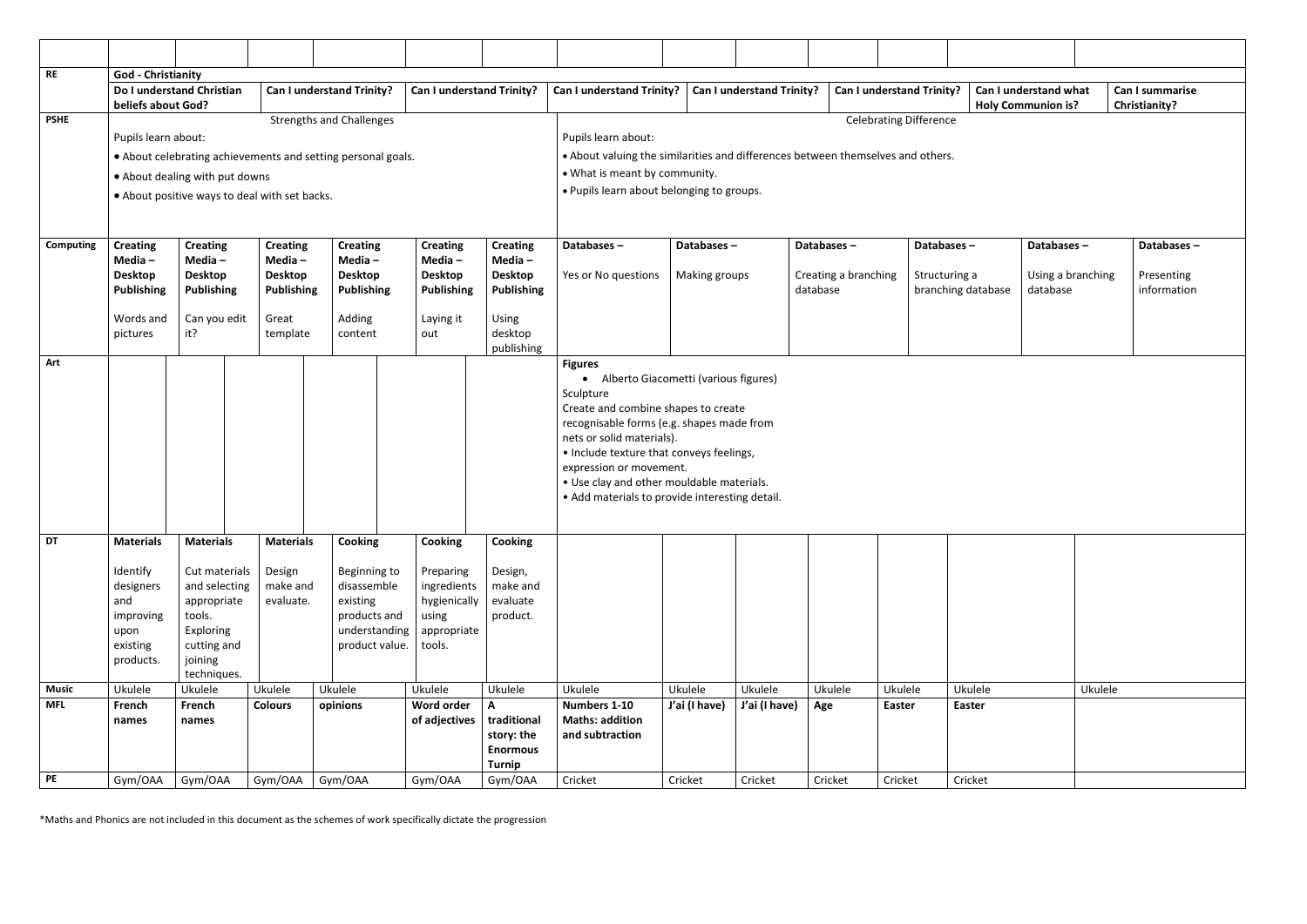|                               | 1                                                                                                                                                                                                                                                                                                                                                                                                                                                                                                                                                                                                                                                                                          | $\overline{2}$                                                                                                                           | $\overline{\mathbf{3}}$                                                                                               | 4                                                                                                               | 5                                                                                                                                                                           | 6                                    | $\overline{7}$                                                                                                                                        | 8                                                                                                                                             | 9                                                                                                                         | 10                                                                                                                                                                                        | 11                                                                                                                                                                                                                    | 12                                                                                                     | 13 |
|-------------------------------|--------------------------------------------------------------------------------------------------------------------------------------------------------------------------------------------------------------------------------------------------------------------------------------------------------------------------------------------------------------------------------------------------------------------------------------------------------------------------------------------------------------------------------------------------------------------------------------------------------------------------------------------------------------------------------------------|------------------------------------------------------------------------------------------------------------------------------------------|-----------------------------------------------------------------------------------------------------------------------|-----------------------------------------------------------------------------------------------------------------|-----------------------------------------------------------------------------------------------------------------------------------------------------------------------------|--------------------------------------|-------------------------------------------------------------------------------------------------------------------------------------------------------|-----------------------------------------------------------------------------------------------------------------------------------------------|---------------------------------------------------------------------------------------------------------------------------|-------------------------------------------------------------------------------------------------------------------------------------------------------------------------------------------|-----------------------------------------------------------------------------------------------------------------------------------------------------------------------------------------------------------------------|--------------------------------------------------------------------------------------------------------|----|
| Reading                       |                                                                                                                                                                                                                                                                                                                                                                                                                                                                                                                                                                                                                                                                                            |                                                                                                                                          |                                                                                                                       | Charlie and the Chocolate Factory, Research in Geography and History/Chocolate Cake/Revolting Rhymes            |                                                                                                                                                                             |                                      |                                                                                                                                                       |                                                                                                                                               |                                                                                                                           |                                                                                                                                                                                           |                                                                                                                                                                                                                       |                                                                                                        |    |
| <b>Writing</b><br><b>GAPS</b> | <b>Charlie and</b><br>the<br>Chocolate<br>Factory:<br><b>Opening</b><br>and Endings<br>Creating settings and plot<br>Using fronted adverbials<br>Using a wide range of conjunctions<br>Using and punctuating speech<br>Organising paragraphs around a theme                                                                                                                                                                                                                                                                                                                                                                                                                                | the<br>Chocolate<br>Factory:<br><b>Opening</b><br>and<br><b>Endings</b>                                                                  | Charlie and   Charlie and<br>the<br>Chocolate<br>Factory:<br>Opening and<br><b>Endings</b>                            | Chocolate<br><b>Non-fiction</b><br>text<br>Participate in discussion<br>Discussing and recording ideas          | Chocolate<br><b>Non-fiction</b><br>text<br>Read their writing aloud to a group or the<br>whole class, using appropriate intonation.<br>Organising paragraphs around a theme | Chocolate<br>Non-<br>fiction<br>text | Legend of<br>the green<br>children:<br>journey –<br>character<br>Using a wide range of sentences and<br>conjunctions<br>Create character descriptions | Legend<br>of the<br>green<br>children:<br>journey<br>character                                                                                | Legend of<br>the green<br>children:<br>journey -<br>character                                                             | Letter to<br>the king<br>asking him<br>to travel<br>and settle<br>in the land:<br>persuasive<br>letter<br>cause                                                                           | Letter to<br>the king<br>asking him<br>to travel<br>and settle in<br>the land:<br>persuasive<br>letter<br>Using persuasive language<br>Using conjunctions to express time and<br>Organising paragraphs around a theme | Letter to the<br>king asking<br>him to<br>travel and<br>settle in the<br>land:<br>persuasive<br>letter |    |
| <b>History</b>                | Can I<br>understand<br>chronology?<br><b>Bronze age:</b><br>What is the<br><b>Bronze</b><br>Age? Label<br>timeline.                                                                                                                                                                                                                                                                                                                                                                                                                                                                                                                                                                        | Can I build<br>an<br>overview<br>of world<br>history?<br><b>Bronze</b><br>Age:<br><b>How does</b><br>this<br>compare<br>to Stone<br>age? | Can I build an<br>overview of<br>world<br>history?<br><b>Bronze Age:</b><br><b>Bronze age</b><br>around the<br>world. | Can I<br>investigate<br>and interpret<br>the past?<br><b>Bronze Age:</b><br><b>Using clues</b><br>from the past | Can I<br>investigate<br>and interpret<br>the past?<br><b>Bronze Age:</b><br>What was it<br>like to live in<br>that period of<br>history?                                    |                                      | Can I<br>understand<br>chronology?<br>Iron Age:<br>What is the<br>Iron Age?<br>Label<br>timeline.                                                     | Can I<br>build an<br>overview<br>of world<br>history?<br>Iron Age:<br>How<br>does this<br>compare<br>to Stone<br>and<br><b>Bronze</b><br>Age? | Can I build<br>an<br>overview of<br>world<br>history?<br>Iron Age:<br><b>Famous</b><br>dates or<br>significant<br>people. | Can I<br>investigate<br>and<br>interpret<br>the past<br>Iron Age:<br>Looking at<br>clues from<br>the past<br>and what<br>it tells us<br>about that<br>period of<br>history?<br>(tools and | Can I<br>investigate<br>and<br>interpret<br>the past<br>Iron Age:<br>What it was<br>like to live<br>during the<br>iron age<br>period?                                                                                 |                                                                                                        |    |
| Geography                     | weapons)<br><b>Europe: rivers and mountains</b><br>Explore the 5 primary rivers in Europe: the Volga, Danube, Rhine, Elbe and Loire. Where are they? How long? What are they used for?<br>Using maps to find them on a map, label them and the length.<br>Discover what is a source and the body of water they flow into.<br>What is a source? What is a landlocked sea?<br>Locate and label the landlocked seas in Europe.<br><b>Mountains:</b><br>What is a mountain range? Naming the tops of a mountain and how you measure the height?<br>Locate and label 11 mountain ranges.<br>Organise information about the 11 mountain ranges of the knowledge web.<br><b>Europe Population</b> |                                                                                                                                          |                                                                                                                       |                                                                                                                 |                                                                                                                                                                             |                                      |                                                                                                                                                       |                                                                                                                                               |                                                                                                                           |                                                                                                                                                                                           |                                                                                                                                                                                                                       |                                                                                                        |    |
| <b>Science</b>                | Plants:                                                                                                                                                                                                                                                                                                                                                                                                                                                                                                                                                                                                                                                                                    | <b>Plants:</b>                                                                                                                           | <b>Plants:</b>                                                                                                        | <b>Plants:</b>                                                                                                  | <b>Plants:</b>                                                                                                                                                              | <b>Plants:</b>                       | <b>Animals:</b>                                                                                                                                       | <b>Animals:</b>                                                                                                                               | <b>Animals:</b>                                                                                                           | Animals:                                                                                                                                                                                  | <b>Animals:</b>                                                                                                                                                                                                       | <b>Animals:</b>                                                                                        |    |
|                               | Identify and                                                                                                                                                                                                                                                                                                                                                                                                                                                                                                                                                                                                                                                                               | Plant life                                                                                                                               | Requirements                                                                                                          | Water                                                                                                           | Water                                                                                                                                                                       |                                      | Identify                                                                                                                                              | Practical,                                                                                                                                    | Know how                                                                                                                  | Importance                                                                                                                                                                                |                                                                                                                                                                                                                       | Importance                                                                                             |    |
| <b>Plants:</b>                | describe the $ $ cycle                                                                                                                                                                                                                                                                                                                                                                                                                                                                                                                                                                                                                                                                     |                                                                                                                                          | of plants for                                                                                                         | transportation                                                                                                  | transportation                                                                                                                                                              |                                      | that                                                                                                                                                  | WOW,                                                                                                                                          | nutrients                                                                                                                 | of a                                                                                                                                                                                      |                                                                                                                                                                                                                       | of muscles                                                                                             |    |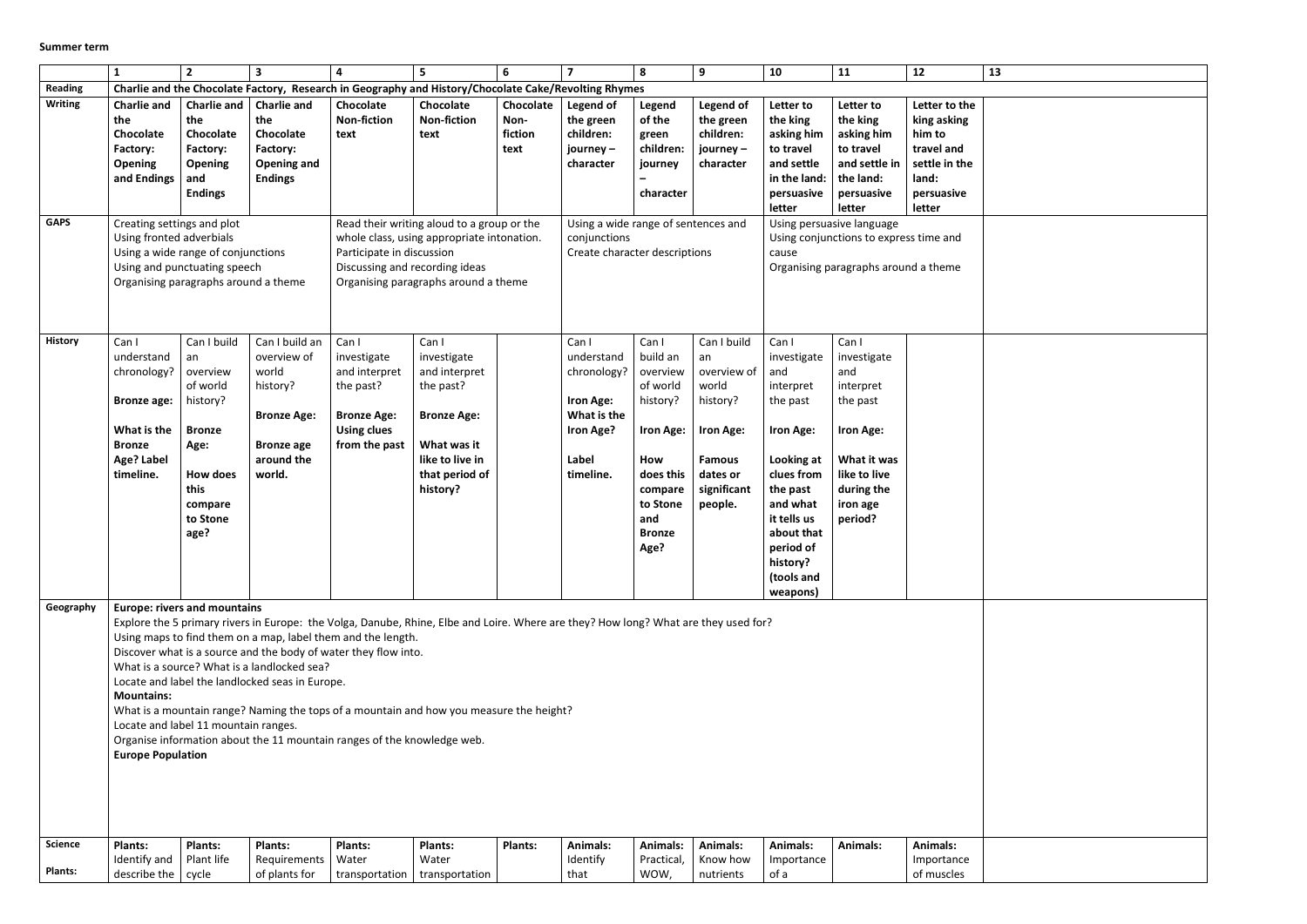| <b>The Hidden</b><br><b>Forest and</b><br>George and<br>Flora's<br><b>Secret</b><br>Garden<br>Animals,<br>including<br>humans:<br><b>I Will Never</b><br>Not Eat a<br>Tomato,<br><b>Goldilocks</b><br>and the<br><b>Three Bears</b> | functions of<br>different<br>parts of the<br>flowering<br>plant | including:<br>pollination,<br>seed<br>formation<br>and<br>dispersal | life and<br>growth                                                                                                                                   | between<br>$plants -$<br>practical<br>celery<br>experiment | between<br>$plants -$<br>practical<br>celery<br>experiment           |                                            | animals,<br>including<br>humans,<br>need the<br>right types<br>and amount<br>of nutrition                                                                                                                                                                                                                                                                                      | Different<br>food<br>groups | and water<br>are<br>transported<br>within<br>animals<br>and<br>humans                                                                                                | balanced<br>$\text{dict}$ –<br>cause and<br>affect | Importance<br>of the<br>skeleton                                               |                 |                           |                                                              |
|-------------------------------------------------------------------------------------------------------------------------------------------------------------------------------------------------------------------------------------|-----------------------------------------------------------------|---------------------------------------------------------------------|------------------------------------------------------------------------------------------------------------------------------------------------------|------------------------------------------------------------|----------------------------------------------------------------------|--------------------------------------------|--------------------------------------------------------------------------------------------------------------------------------------------------------------------------------------------------------------------------------------------------------------------------------------------------------------------------------------------------------------------------------|-----------------------------|----------------------------------------------------------------------------------------------------------------------------------------------------------------------|----------------------------------------------------|--------------------------------------------------------------------------------|-----------------|---------------------------|--------------------------------------------------------------|
| Outdoor<br>Learning                                                                                                                                                                                                                 | Plants                                                          |                                                                     | Function of different parts of a plant including seeds<br>Importance of flowers in a plant's life cycle<br>What plants need to grow (greater detail) |                                                            |                                                                      |                                            |                                                                                                                                                                                                                                                                                                                                                                                |                             |                                                                                                                                                                      |                                                    |                                                                                |                 |                           |                                                              |
| <b>RE</b>                                                                                                                                                                                                                           | Can I reflect on what good<br>is?                               |                                                                     | Can I understand what<br>Judaism is?                                                                                                                 |                                                            | Can I explore how Jewish<br>people live the teachings<br>of Judaism? |                                            | Can I develop an understanding of what a Christian<br>perceives to be a 'good life'.                                                                                                                                                                                                                                                                                           |                             |                                                                                                                                                                      |                                                    | Can I develop an<br>understanding of how<br>Muslims perceive a<br>'good life'? |                 |                           | Can I develop an understandir<br>perceive a 'good life'?     |
| <b>PSHE</b>                                                                                                                                                                                                                         | Pupils learn about:<br>• About the world of work.               |                                                                     | • What influences people's about spending and saving money.<br>• How people can keep track of their money.                                           | Saving Spending and Budgeting                              |                                                                      |                                            | Pupils learn about:                                                                                                                                                                                                                                                                                                                                                            |                             | • Making healthy choices about food and drinks]<br>• How branding can affect what foods people choose to buy<br>• Keeping active and some of the challenges of this. |                                                    | What helps me chose:                                                           |                 |                           |                                                              |
| <b>Computing</b>                                                                                                                                                                                                                    | Animation<br>Can a picture<br>move?                             | <b>Animation</b><br>Frame by<br>frame                               | Animation<br>What's the<br>story?                                                                                                                    | <b>Animation</b><br>Picture<br>perfect                     | <b>Animation</b><br>Evaluate<br>and make it<br>great!                | Animation<br>Lights,<br>camera,<br>action! | <b>Events and</b><br><b>Actions</b><br>Moving a sprite                                                                                                                                                                                                                                                                                                                         |                             | <b>Events and Actions</b><br>Maze movement                                                                                                                           |                                                    | <b>Events and Actions</b><br>Drawing lines                                     | Adding features | <b>Events and Actions</b> | <b>Events and</b><br><b>Actions</b><br>Debugging<br>movement |
| Art                                                                                                                                                                                                                                 |                                                                 |                                                                     |                                                                                                                                                      |                                                            |                                                                      |                                            | <b>The Renaissance-Portraits</b><br>Leonardo Da Vinci<br>Heronymus Bosch<br>Michelangelo<br>Raphael<br>Collage<br>• Select and arrange materials for a striking<br>effect.<br>• Ensure work is precise.<br>• Use coiling, overlapping, tessellation, mosaic<br>and montage.<br>Digital media 1<br>Create images, video and sound recordings and explain why they were created. |                             |                                                                                                                                                                      |                                                    |                                                                                |                 |                           |                                                              |
| <b>DT</b>                                                                                                                                                                                                                           | <b>Textiles:</b>                                                | <b>Textiles:</b>                                                    | <b>Textiles:</b>                                                                                                                                     | <b>Cooking</b>                                             | <b>Cooking</b>                                                       | <b>Cooking</b>                             |                                                                                                                                                                                                                                                                                                                                                                                |                             |                                                                                                                                                                      |                                                    |                                                                                |                 |                           |                                                              |
|                                                                                                                                                                                                                                     | Identify<br>some of the                                         | Introduce<br>seam                                                   | Design, make,<br>evaluate and                                                                                                                        | Developing<br>knowledge                                    | Learning<br>about the                                                | Preparing,<br>cooking                      |                                                                                                                                                                                                                                                                                                                                                                                |                             |                                                                                                                                                                      |                                                    |                                                                                |                 |                           |                                                              |

|                | perceive a 'good life'?             | Can I develop an understanding of how Hindus |
|----------------|-------------------------------------|----------------------------------------------|
|                |                                     |                                              |
|                |                                     |                                              |
|                |                                     |                                              |
| <b>Actions</b> | <b>Events and</b><br><b>Actions</b> | <b>Events and</b><br><b>Actions</b>          |
| tures          | Debugging<br>movement               | Making a project                             |
|                |                                     |                                              |
|                |                                     |                                              |
|                |                                     |                                              |
|                |                                     |                                              |
| J.             |                                     |                                              |
|                |                                     |                                              |
|                |                                     |                                              |